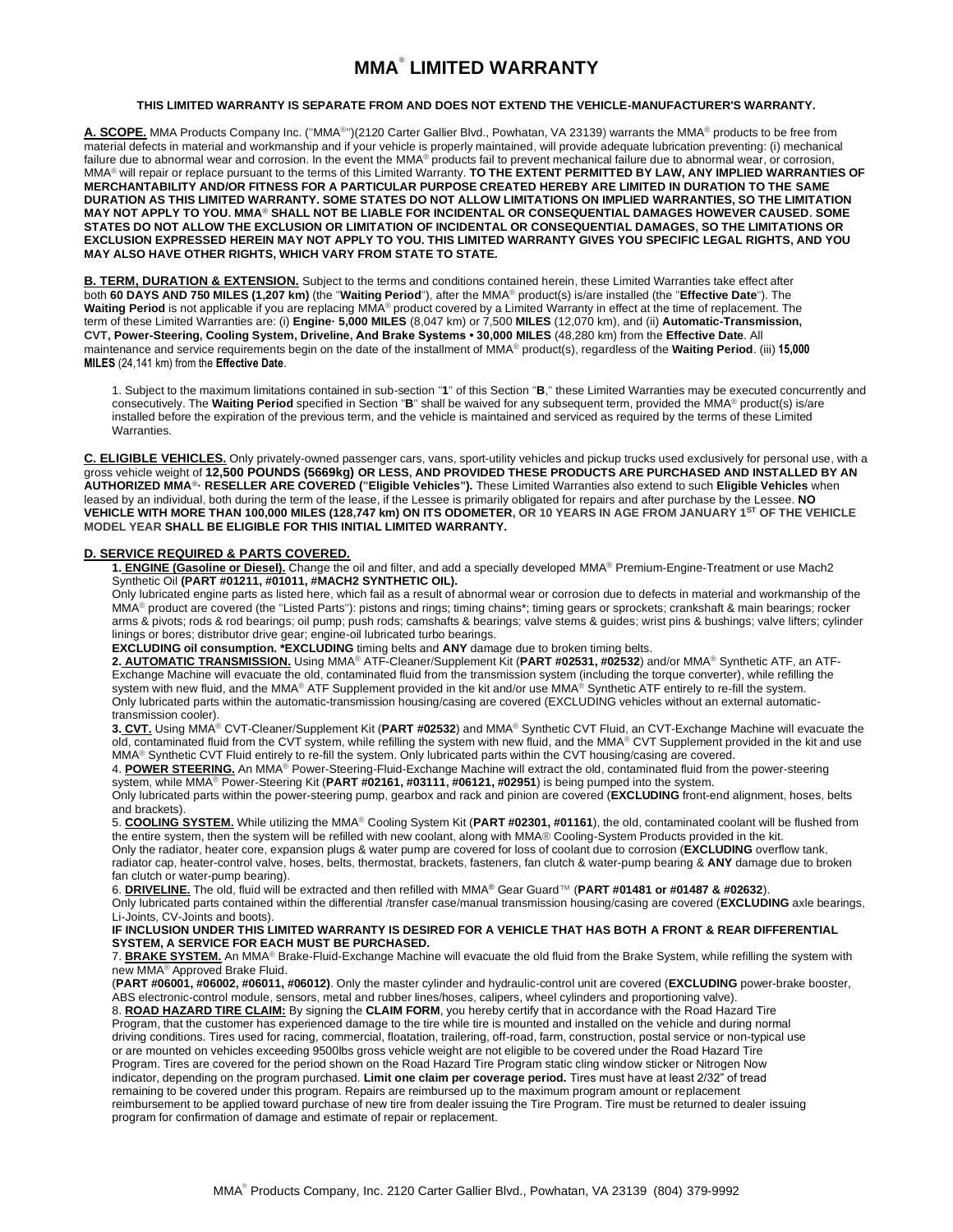9. **FUEL SYSTEM**: Add **MPC** Fuel System Flush (**PART #01271 or 01061**) to the fuel tank. Only the fuel (gasoline) clogged injectors, which fail as a result of abnormal wear or corrosion due to defects in material and workmanship of the **MPC** product are covered (EXCLUDING electronic and electric parts, metal and rubber lines/hoses, brackets and fuel tank).

Dealer must supply a digital photograph of damaged area of tire with area circled or marked, by e-mail or mail to MMA ® . **E-Mail digital photographs to**:

**claims@mocmidatlantic.com**. Fax copies will not be accepted due to poor image quality.

**PLEASE NOTE: All fluid leaks of any kind, including seals and gaskets (except for Cooling System Limited Warranty as provided in this Section "D"), as well as all other Engine, Automatic-Transmission, Power-Steering, Cooling, Driveline parts and other vehicle parts are expressly EXCLUDED from this Limited Warranty. Use of any products other than the MMA®-branded and/or approved products listed herein will void these Limited Warranties.**

ONLY THE LISTED PARTS TREATED BY THE MMA® PRODUCT(S) PURCHASED ARE COVERED. IF ONLY THE POWER-STEERING PRODUCT IS PURCHASED, FOR INSTANCE, ONLY THE PARTS LISTED HEREIN FOR THE POWER-STEERING SYSTEM ARE COVERED.

## **E. REQUIRED MAINTENANCE.**

1. After the purchase(s) and installation of the MMA® product(s), the **Covered Vehicle** must be maintained and serviced as recommended by the vehicle manufacturer in the Owner's Manual, or such shorter interval required by these Limited Warranties in this Section "**E**," in order to keep this Limited Warranty in force. In the event you do not follow the required maintenance and/or service requirements, the Limited Warranties described herein will become void, and you must again have the MMA® product(s) installed by an Authorized MMA® Reseller and undergo another **Waiting Period. BE CERTAIN TO RETAIN ALL RECEIPTS AND REPAIR ORDERS FOR MAINTENANCE AND SERVICE REQUIRED TO KEEP THESE LIMITED WARRANTIES IN FORCE. FAILURE TO KEEP ALL THESE RECORDS MAY VOID THESE LIMITED WARRANTIES.**

a) **ENGINE**. Change the oil and filter and add the MMA® Premium-Engine-Treatment (**PART# 01011**). The oil and filter must be regularly changed at intervals recommended by the vehicle manufacturer, but in no event to exceed **4 MONTHS OR 5,000 MILES** (8,047 km), **WHICHEVER FIRST OCCURS**, regardless of any different interval specified by the vehicle manufacturer. **THE TIMING BELT AND AIR-CLEANER FILTER MUST BE REPLACED AND THE EMISSION-CONTROL SYSTEM MUST BE MAINTAINED IN ACCORDANCE WITH THE VEHICLE-MANUFACTURER'S RECOMMENDATIONS.** You may want to consider the vehicle manufacturers and/or your Authorized MMA<sup>®</sup> Reseller's recommendations if more frequent servicing is appropriate due to severe operating conditions and/or temperatures in your area.

b) **ENGINE**. Change the oil filter and add the MMA® MACH2 Synthetic Oil or #01211 (**#MACH2 SYNTHETIC OIL or 01211,**). The filter and MMA<sup>®</sup> MACH2 Synthetic Oil or 01211 & Synthetic Oil must be regularly changed at intervals recommended by the vehicle manufacturer, but in no event to exceed **12 MONTHS OR 7,500 MILES** (12,070 km), **WHICHEVER FIRST OCCURS,** regardless of any different interval specified by the vehicle manufacturer. **THE TIMING BELT AND AIR-CLEANER FILTER MUST BE REPLACED AND THE EMISSION-CONTROL SYSTEM MUST BE MAINTAINED IN ACCORDANCE WITH THE VEHICLE-MANUFACTURER'S RECOMMENDATIONS.** You may want to consider the vehicle manufacturers and/or your Authorized MMA®·Reseller's recommendations if more frequent servicing is appropriate due to severe operating conditions and/or temperatures in your area.

c) **AUTOMATIC TRANSMISSION.** If the vehicle manufacturer does not specify if and when an automatic-transmission filter must be replaced or internal removable transmission-screen cleaned, then you may want to consult your MMA® Service Location for its recommendation in this regard.

2. The **Covered Vehicle** must be maintained and serviced with the proper type and viscosity grade of fluids as recommended by the vehicle manufacturer, or higher-quality fluids.

3. **NO DO-IT-YOURSELF FILTER, FLUID, COOLANT OR OIL CHANGES AND/OR EXCHANGES, REPAIRS OR SERVICES ARE ACCEPTABLE UNDER ANY CIRCUMSTANCES.**

**PLEASE NOTE:** Any breakdown caused by failure to maintain proper levels of fluids, lubricants and/or coolants, or failure to protect the **Covered Vehicle** from further damage once a breakdown has occurred, will void these Limited Warranties.

#### **F. EXCLUSIONS & CONDITIONS. THESE LIMITED WARRANTIES ARE NOT VALID IN ANY STATE WHERE PROHIBITED BY LAW**. Any

component not specifically listed as covered in Section "**D**," or which was not treated by the MMA® product or which has been improperly installed is excluded from this Limited Warranty. Any damage or failure resulting from collision, foreign objects, fire, theft, vandalism, riot, explosion, lightning, earthquake, freezing, windstorm, hail, water or flood, acts of God, salt, environmental damage, contamination of fluids, coolants, refrigerants or lubricants is excluded from this Limited Warranty. Any damage or failure caused by misuse, abuse, negligence, and lack of normal maintenance required by the vehicle manufacturer's maintenance schedule or improper servicing after the **Effective Date** is excluded from this Limited Warranty. Any repair or replacement of any covered component, if a breakdown has not occurred, or if the wear on that component has not exceeded the field tolerances allowed by the vehicle manufacturer. If the odometer has ceased to operate and odometer repairs have not been made immediately, or the odometer has been reset or altered in any way since the **Covered Vehicle** was first put into use. If any alterations have been made to the **Covered Vehicle** or the **Covered Vehicle** is used in a manner not recommended by its manufacturer this Limited Warranty is void. The Limited Warranty does not cover any components for which the **Covered Vehicle's** manufacturer has announced its responsibility for the repair or replacement of such component, through any means, including but not limited to, public recalls or Factory-Authorized New-Car Dealership service bulletins. This Limited Warranty does not apply to any **Covered Vehicle** used for commercial purposes, including but not limited to, as a taxi cab, shuttle, delivery, towing or road repair operations, construction, job-site activities, hauling, motor home, rental vehicle, police or emergency service, principally off-road use, racing or competitive driving or snow removal, Salvage, "gray-market" vehicles and vehicles with "rebuilt" titles. **THESE LIMITED WARRANTIES DO NOT COVER OR PAY ANY DEDUCTIBLE AMOUNT OF ANY INSURANCE/WARRANTY/EXTENDED-SERVICE CONTRACT.**

#### **G. LIMITS OF RESPONSIBILITY OF MMA® UNDER THIS LIMITED WARRANTY.**

1. Payment is limited to reimbursement of Qualified Repair Expenses as further limited by Paragraph **2** of this Section "**G**" "Qualified Repair Expenses" are defined as expenses for parts and labor actually and necessarily incurred to repair parts expressly covered under these Limited Warranties, as allocated by **CHILTON'S FLAT RATE GUIDE**, or other industry-accepted flat-rate guide, multiplied by the MMA®-Authorized Reseller's posted hourly rate, plus, if necessary, the reasonable cost (up to the actual cost plus 20% markup) of a replacement part of like kind and quality, and only if the **Covered Vehicle** has been maintained and serviced in accordance with the requirements set forth in these Limited Warranties. **QUALIFIED REPAIR EXPENSES DO NOT INCLUDE RENTAL VEHICLES, TOWING, RAGS, SHOP SUPPLIES AND OTHER SIMILAR EXPENSES.**